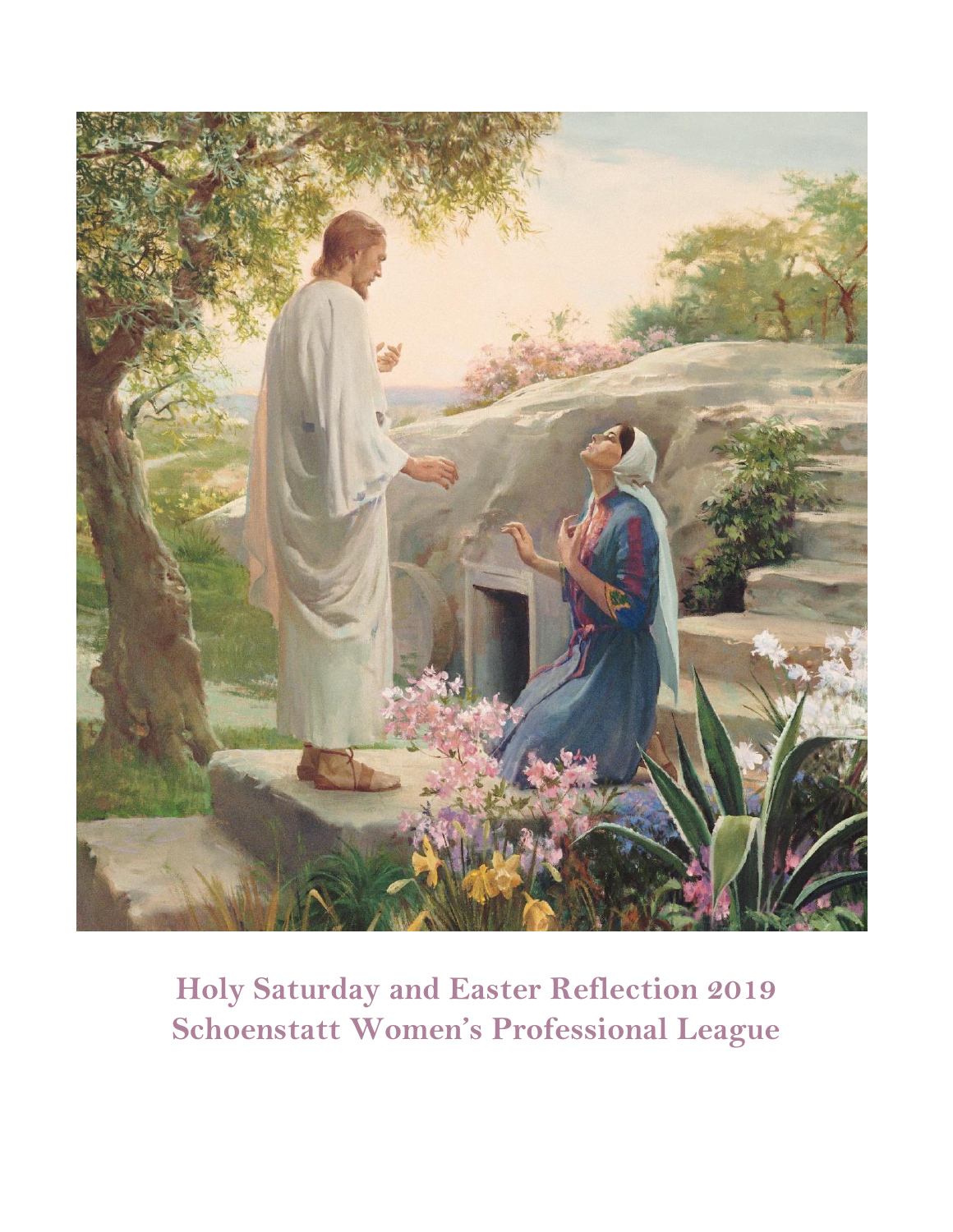**"Why do you look for the living among the dead? He is not here but has risen. Remember how he told you, while he was still in Galilee, that the Son of Man must be handed over to sinners, and be crucified, and on the third day rise again."**

(Luke 24:5-7)

After the death of Christ, it would have been important for His followers not to draw attention to themselves, and so in the very early morning hours, Mary Magdalene and a few others go to embalm Christ's body. It had been now two days since Christ had died, the morning after the Sabbath, and all was quiet. Still surrounded by their grief and shock, the group reaches the tomb, but Mary Magdalene sees the stone is moved and the body of Christ is missing. She panics and asks while weeping, "Where have they taken my Lord?" The depths of her despair are apparent.

The words of the Angel must have been a strange comfort for this group – Christ did promise them that He would rise again from the dead, but after seeing Him scourged and killed, can they believe that He meant this literally? After all, the only man that had ever come back to life was Lazarus, and that was by Christ's own power. How would Jesus himself rise from the dead?

But then, Christ appears to Mary Magdalene! He is alive! He is risen! That for which He came to earth, to set us free from the bonds of Adam's sin, has been accomplished. In this final act of Love, Christ does not remain in Heaven after His suffering. He returns to His human body to continue to teach the Church, to ensure her of His Love, and to guide her to the path that we have been on ever since.

What can we take from these events? The Resurrection is the greatest of the Church's feast days, the celebration of the triumph of the Goodness of God over the evil that stalks mankind. The Crucifixion was the ultimate sacrifice, and the Resurrection is the fulfillment of this act of Love. The Resurrection is the epitome of Christian hope and joy. Christ's disciples had been left in great despair – everything they had worked for, the man they had followed and loved was gone. They had no direction, no understanding. And yet they continued to believe and to stay together, and that faith in Christ is rewarded with the return of their Lord. In the greatest moment of despair, when the world seems to have overcome them entirely, Christ comes to them, and there is only joy, and hope for